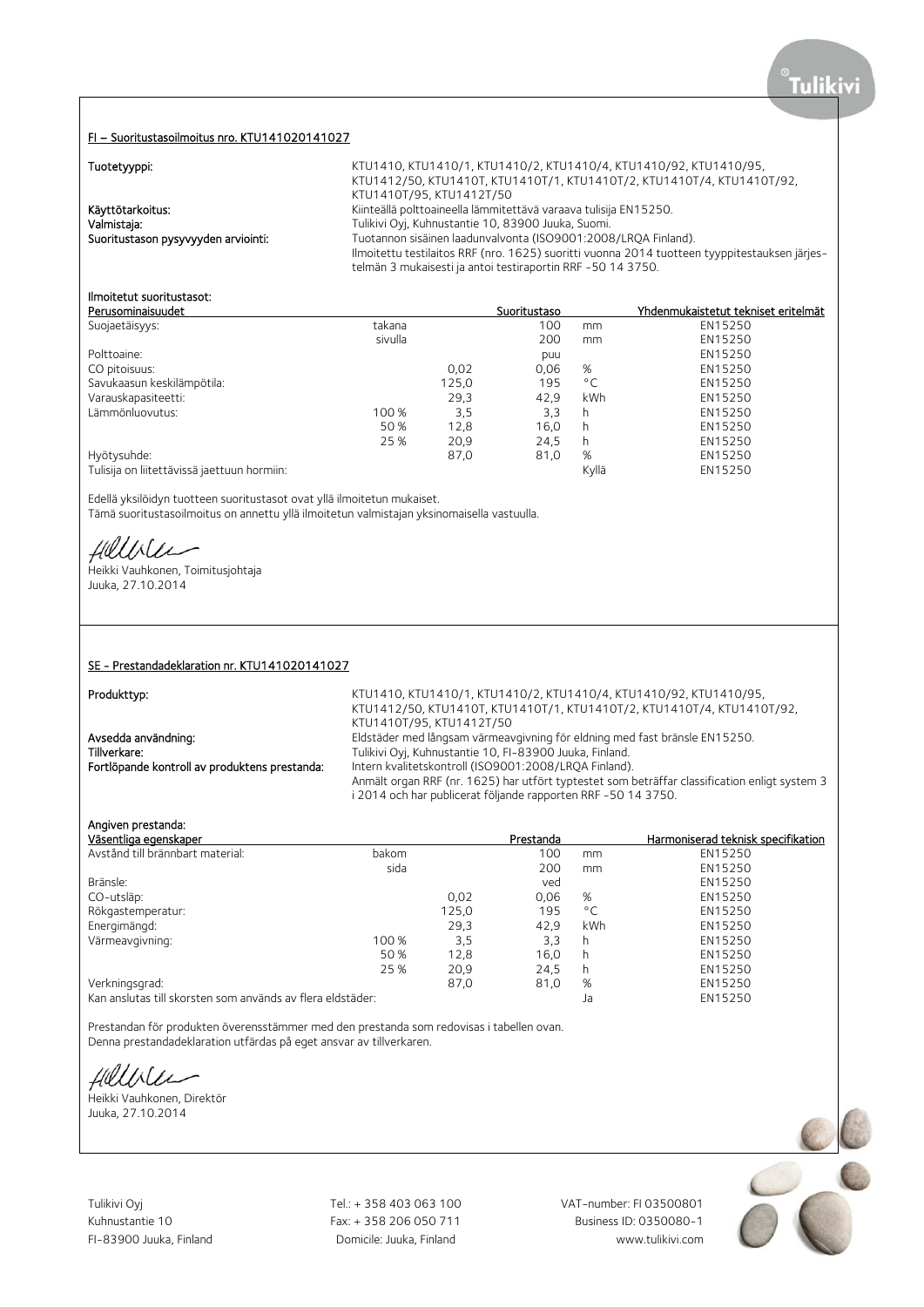## EN - Declaration of Performance nr. KTU141020141027

| Product type:                             | KTU1410, KTU1410/1, KTU1410/2, KTU1410/4, KTU1410/92, KTU1410/95,                                    |
|-------------------------------------------|------------------------------------------------------------------------------------------------------|
|                                           | KTU1412/50, KTU1410T, KTU1410T/1, KTU1410T/2, KTU1410T/4, KTU1410T/92,                               |
|                                           | KTU1410T/95, KTU1412T/50                                                                             |
| Intended use:                             | Slow heat release appliance fired by solid fuel EN15250.                                             |
| Manufacturer:                             | Tulikivi Oyj, Kuhnustantie 10, FI-83900 Juuka, Finland.                                              |
| Verification of constancy of performance: | Internal quality control (ISO9001:2008/LRQA Finland).                                                |
|                                           | The notified laboratory RRF (nr. 1625) performed the determination of the product type on            |
|                                           | the basis of type testing under system 3 in the year 2014 and issued test report RRF -50 14<br>3750. |

#### Declared performance:

| <b>Essential Characteristics</b>                                |       |       | Performance |              | Harmonized technical specification |
|-----------------------------------------------------------------|-------|-------|-------------|--------------|------------------------------------|
| Distance to combustible materials:                              | rear  |       | 100         | mm           | EN15250                            |
|                                                                 | sides |       | 200         | mm           | EN15250                            |
| Fuel types:                                                     |       |       | firewood    |              | EN15250                            |
| CO emissions:                                                   |       | 0.02  | 0.06        | %            | EN15250                            |
| Max. flue gas temperature:                                      |       | 125,0 | 195         | $^{\circ}$ C | EN15250                            |
| Thermal storage capacity:                                       |       | 29,3  | 42.9        | kWh          | EN15250                            |
| Heat output:                                                    | 100 % | 3,5   | 3,3         | h            | EN15250                            |
|                                                                 | 50 %  | 12.8  | 16.0        | h            | EN15250                            |
|                                                                 | 25 %  | 20,9  | 24,5        | h            | EN15250                            |
| Energy efficiency:                                              |       | 87,0  | 81,0        | %            | EN15250                            |
| Connection of multiple fireplaces on shared flue pipe possible: |       |       | Yes         | EN15250      |                                    |

The performance of the product is in conformity with the above declared performance. This declaration of performance is issued under the sole responsibility of the manufacturer.

fillisler

Heikki Vauhkonen, Managing Director Juuka, 27.10.2014

#### DE – Leistungserklärung Nr. KTU141020141027

Produkttyp:

KTU1410, KTU1410/1, KTU1410/2, KTU1410/4, KTU1410/92, KTU1410/95, KTU1412/50, KTU1410T, KTU1410T/1, KTU1410T/2, KTU1410T/4, KTU1410T/92, KTU1410T/95, KTU1412T/50 Vorgesehener Verwendungszweck: Speicherfeuerstätte für feste Brennstoffe EN15250.<br>Tulikivi Oyj, Kuhnustantie 10, FI-83900 Juuka, Finnla Tulikivi Oyj, Kuhnustantie 10, FI-83900 Juuka, Finnland. Überprüfung der Leistungsbeständigkeit: Interne Qualitätskontrolle (ISO9001:2008/LRQA Finnland). Die notifizierte Stelle RRF (Nr. 1625) hat die Typprüfung nach dem System 3 im Jahr 2014 durchgeführt und folgenden Testreport ausgestellt: RRF -50 14 3750.

## Erklärte Leistung:

|                                                            |       |           |              | Harmonisierte technische Spezifikation |
|------------------------------------------------------------|-------|-----------|--------------|----------------------------------------|
| hinten                                                     |       | 100       | mm           | EN15250                                |
| seitlich                                                   |       | 200       | mm           | EN15250                                |
|                                                            |       | Brennholz |              | EN15250                                |
|                                                            | 0.02  | 0,06      | %            | EN15250                                |
|                                                            | 125,0 | 195       | $^{\circ}$ C | EN15250                                |
|                                                            | 29,3  | 42.9      | kWh          | EN15250                                |
| 100 %                                                      | 3,5   | 3,3       | h            | EN15250                                |
| 50 %                                                       | 12,8  | 16.0      | h            | EN15250                                |
| 25 %                                                       | 20,9  | 24,5      | h            | EN15250                                |
|                                                            | 87,0  | 81,0      | %            | EN15250                                |
| Für Mehrfachbelegung auf gemeinsamen Schornstein geeignet: |       |           | Ja           | EN15250                                |
|                                                            |       |           | Leistuna     |                                        |

Die Leistung des Produkts entspricht der oben erklärten Leistung. Verantwortlich für die Erstellung dieser Leistungserklärung ist allein der Hersteller.

Hillble

Heikki Vauhkonen, Geschäftsleiter Juuka, 27.10.2014

Tulikivi Oyj Tel.: + 358 403 063 100 VAT-number: FI 03500801

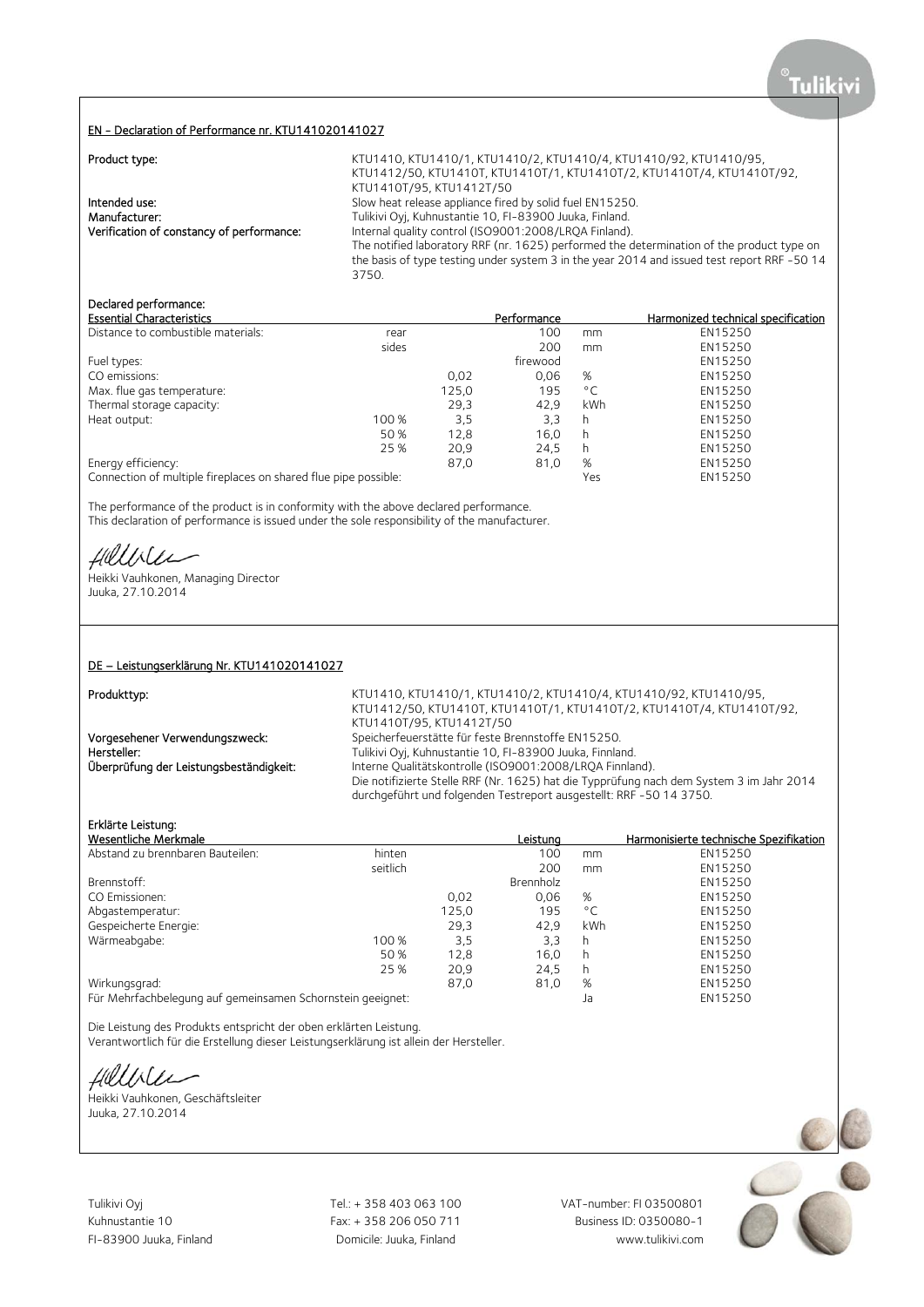#### FR - Déclaration des performances no. KTU141020141027

|  | Type de produit: |
|--|------------------|
|  |                  |

KTU1410, KTU1410/1, KTU1410/2, KTU1410/4, KTU1410/92, KTU1410/95, KTU1412/50, KTU1410T, KTU1410T/1, KTU1410T/2, KTU1410T/4, KTU1410T/92, KTU1410T/95, KTU1412T/50 Usage prévu: Poêle-cheminée à accumulation de chaleur faisant appel à un combustible EN15250. Fabricant:<br> **Fabricant:** Tulikivi Oyj, Kuhnustantie 10, FI-83900 Juuka, Finlande.<br>
Contrôle de qualité interne (ISO9001:2008/LRQA Finlande. Contrôle de qualité interne (ISO9001:2008/LRQA Finlande). Le laboratoire d'essais notifié RRF (no. 1625) a effectué la détermination du produit type sur la base d'essais de type système 3 en 2014 et a issu le rapport de test RRF -50 14 3750.

# Performances déclarées:

| Caractéristiques essentielles                                                           |         |       | Performances |              | Spécifications techniques harmonisées |
|-----------------------------------------------------------------------------------------|---------|-------|--------------|--------------|---------------------------------------|
| Distance aux éléments structurels inflammables:                                         | arrière |       | 100          | mm           | EN15250                               |
|                                                                                         | côtés   |       | 200          | mm           | EN15250                               |
| Combustible:                                                                            |         |       | bois         |              | EN15250                               |
| Émissions de CO:                                                                        |         | 0.02  | 0,06         | %            | EN15250                               |
| Température des gaz évacués:                                                            |         | 125,0 | 195          | $^{\circ}$ C | EN15250                               |
| Energie stockée:                                                                        |         | 29.3  | 42.9         | kWh          | EN15250                               |
| Restitution thermique:                                                                  | 100 %   | 3,5   | 3.3          | h            | EN15250                               |
|                                                                                         | 50%     | 12,8  | 16.0         | h            | EN15250                               |
|                                                                                         | 25 %    | 20.9  | 24.5         | h            | EN15250                               |
| Rendement:                                                                              |         | 87.0  | 81.0         | %            | EN15250                               |
| Raccordement possible à une cheminée s'utilisant pour plusieurs appareils de chauffage: |         |       | . Oui        |              | EN15250                               |

Les performances du produit sont conformes aux performances déclarées indiquées en haut. La présente déclaration des performances est établie sous la seule responsabilité du fabricant.

Hillble

Heikki Vauhkonen, Directeur Général Juuka, 27.10.2014

#### NL - Prestatieverklaring nr. KTU141020141027

Producttype: **KTU1410, KTU1410/1, KTU1410/2, KTU1410/4**, KTU1410/92, KTU1410/95, KTU1412/50, KTU1410T, KTU1410T/1, KTU1410T/2, KTU1410T/4, KTU1410T/92, KTU1410T/95, KTU1412T/50 Beoogd gebruik: Accumulerende toestelle gestookt met vaste brandstof EN15250. Fabrikant: Tulikivi Oyj, Kuhnustantie 10, FI-83900 Juuka, Finland.<br>1. Tulikivi Oyj, Kuhnustantie 10, FI-83900 Juuka, Finland. Verificatie van de prestatiebestendigheid: Interne Interne kwaliteitscontrole (ISO9001:2008/LROA Finland). De genotificeerde testlaboratorium RRF (nr. 1625) heeft de typetest uitgevoerd op basis van testen uitgevoerd volgens systeem 3 in 2014 met testverslag RRF -50 14 3750 als resultaat.

## Aangegeven prestatie:

| Essentiële kenmerken                    |            |       | <b>Prestaties</b> |              | Geharmoniseerde technische specificatie |
|-----------------------------------------|------------|-------|-------------------|--------------|-----------------------------------------|
| Afstand tot brandbare constructiedelen: | achterkant |       | 100               | mm           | EN15250                                 |
|                                         | zijkant    |       | 200               | mm           | EN15250                                 |
| Brandstof:                              |            |       | hout              |              | EN15250                                 |
| CO-emissies:                            |            | 0.02  | 0,06              | %            | EN15250                                 |
| Rookgastemperatuur:                     |            | 125,0 | 195               | $^{\circ}$ C | EN15250                                 |
| Hoeveelheid energie:                    |            | 29,3  | 42.9              | kWh          | EN15250                                 |
| Warmteafgifte:                          | 100 %      | 3,5   | 3,3               | h            | EN15250                                 |
|                                         | 50 %       | 12.8  | 16.0              | h            | EN15250                                 |
|                                         | 25 %       | 20.9  | 24.5              | h            | EN15250                                 |
| Rendement:                              |            | 87.0  | 81.0              | %            | EN15250                                 |
|                                         |            |       |                   |              | F114F2F2                                |

Kan worden aangesloten op een door meerdere verwarmingstoestellen gebruikt rookkanaal: Ja EN15250

De prestaties van het product voldoen aan de hierboven vermelde prestatieverklaringen. Deze prestatieverklaring is verstrekt onder de exclusieve verantwoordelijkheid van de fabrikant.

Hillble

Heikki Vauhkonen, Directeur Juuka, 27.10.2014

Tulikivi Oyj Tel.: + 358 403 063 100 VAT-number: FI 03500801

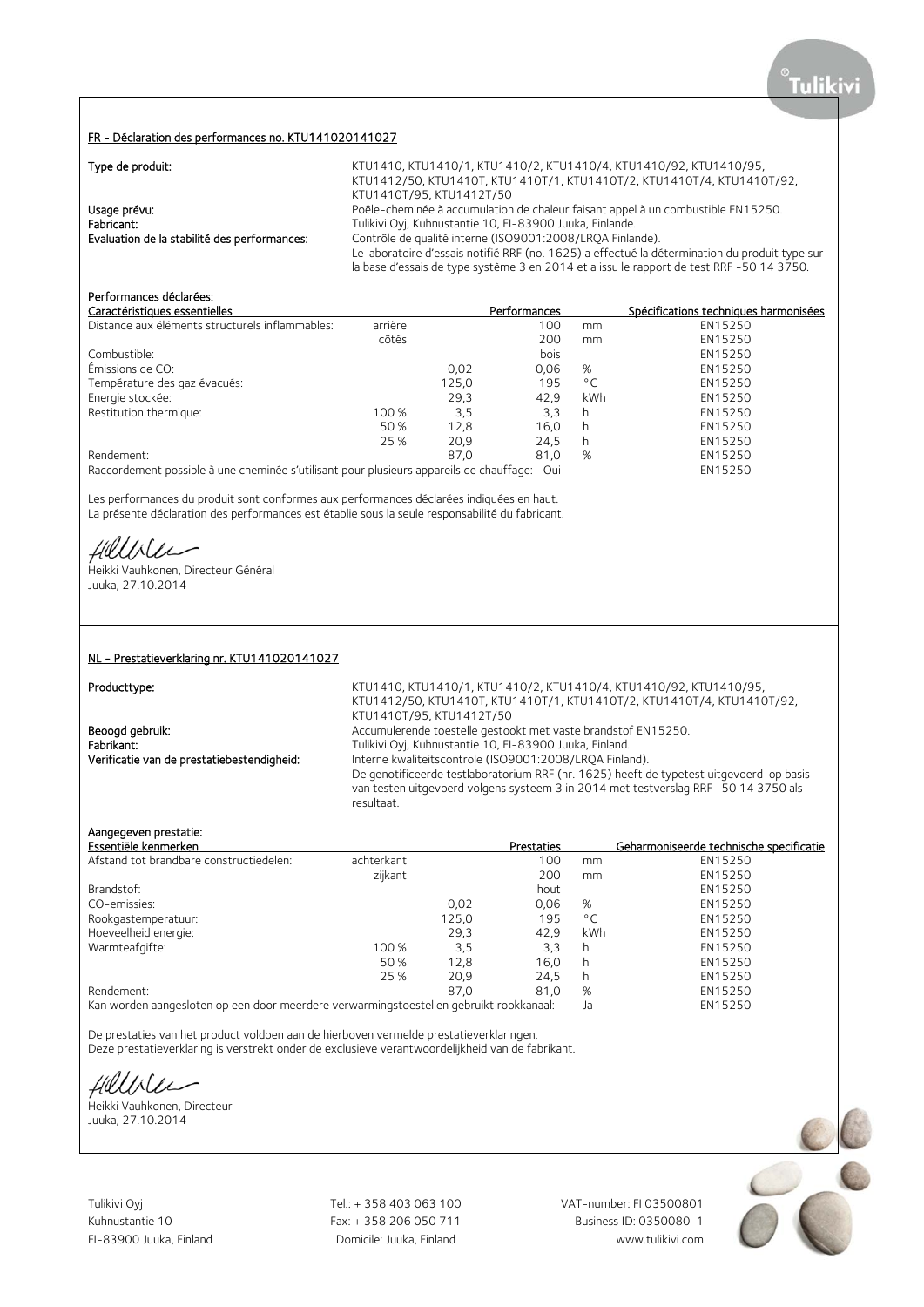#### IT - Dichiarazione di prestazione nro. KTU141020141027

| Prodotto - tipo:                                | KTU1410, KTU1410/1, KTU1410/2, KTU1410/4, KTU1410/92, KTU1410/95,                              |
|-------------------------------------------------|------------------------------------------------------------------------------------------------|
|                                                 | KTU1412/50, KTU1410T, KTU1410T/1, KTU1410T/2, KTU1410T/4, KTU1410T/92,                         |
|                                                 | KTU1410T/95, KTU1412T/50                                                                       |
| Uso previsto:                                   | Apparecchi domestici a lento rilascio di calore alimentati a combustibili EN15250.             |
| Fabbricante:                                    | Tulikivi Oyi, Kuhnustantie 10, FI-83900 Juuka, Finlandia.                                      |
| Verificazione della costanza della prestazione: | Controllo di qualità interno (ISO9001:2008/LRQA Finlandia).                                    |
|                                                 | L'organismo notificato RRF (nro. 1625) ha effettuato le prove di tipo secondo il sistema 3 nel |
|                                                 | 2014 e ha rilasciato la sequente rapporto di prova: RRF -50 14 3750.                           |

# Prestazione dichiarata:

|       | Prestazione |                                                                                                 | Documento di riferimento |
|-------|-------------|-------------------------------------------------------------------------------------------------|--------------------------|
|       | 100         | mm                                                                                              | EN15250                  |
|       | 200         | mm                                                                                              | EN15250                  |
|       | legna       |                                                                                                 | EN15250                  |
| 0.02  | 0.06        | %                                                                                               | EN15250                  |
| 125,0 | 195         | $^{\circ}$ C                                                                                    | EN15250                  |
| 29,3  | 42.9        | kWh                                                                                             | EN15250                  |
| 3,5   | 3.3         | h                                                                                               | EN15250                  |
| 12.8  | 16.0        | h                                                                                               | EN15250                  |
| 20.9  | 24.5        | h                                                                                               | EN15250                  |
| 87.0  | 81.0        | %                                                                                               | EN15250                  |
|       |             | Si                                                                                              | EN15250                  |
|       |             | Adatta per essere collegata a una canna fumaria utilizzata da vari apparecchi di riscaldamento: |                          |

La prestazione del prodotto conforme alla prestazione dichiarata sopra. Si rilascia la presente dichiarazione di prestazione sotto la responsabilità esclusiva del fabbricante.

fillile

Heikki Vauhkonen, Direttore Juuka, 27.10.2014

#### ET - Toimivusdeklaratsioon nr. KTU141020141027

Tootetüüp: KTU1410, KTU1410/1, KTU1410/2, KTU1410/4, KTU1410/92, KTU1410/95, KTU1412/50, KTU1410T, KTU1410T/1, KTU1410T/2, KTU1410T/4, KTU1410T/92, KTU1410T/95, KTU1412T/50 Ettenähtud kasutusotstarve: Tahke kütusega köetav soojustsalvestav küttekolle EN15250. Tootja: Tootja: Tulikivi Oyj, Kuhnustantie 10, FI-83900 Juuka, Soome. Toimivuse püsivuse kontrollimise süsteem: Sisemine kvaliteedikontroll (ISO9001:2008/LRQA Soome). Teavitatud asutus RRF (nr. 1625) on juhatanud tüübihindamine pärast süsteemi 3 aastal 2014 a on välja andnud järgmise testraporti RRF -50 14 3750.

# Deklareeritud toimivus:

| Põhiomadused                                                                                    |        |       | Toimivus |              | Ühtlustatud tehniline kirieldus |
|-------------------------------------------------------------------------------------------------|--------|-------|----------|--------------|---------------------------------|
| Kaugus põlevast materjalist konstruktsioonidest:                                                | taqa   |       | 100      | mm           | EN15250                         |
|                                                                                                 | kõrval |       | 200      | mm           | EN15250                         |
| Kütus:                                                                                          |        |       | puu      |              | EN15250                         |
| Põlemissaaduste CO sisaldus:                                                                    |        | 0.02  | 0,06     | %            | EN15250                         |
| Väljuva gaasi temperatuur:                                                                      |        | 125,0 | 195      | $^{\circ}$ C | EN15250                         |
| Salvestatud energiahulk:                                                                        |        | 29,3  | 42.9     | kWh          | EN15250                         |
| Soojuse eraldumine:                                                                             | 100%   | 3,5   | 3,3      | h            | EN15250                         |
|                                                                                                 | 50%    | 12,8  | 16.0     | h            | EN15250                         |
|                                                                                                 | 25%    | 20,9  | 24.5     | h            | EN15250                         |
| Kasutegur:                                                                                      |        | 87,0  | 81,0     | %            | EN15250                         |
| . A shift who so do not show that is the matched down of the transmission to a matched weather. |        |       |          |              | <b>FULLEDED</b>                 |

Sobib ühendamiseks mitme küttekolde poolt kasutatava korstnalõõriga: Ja EN15250

Toote toimivus on kooskõlas ülalosutatud deklareeritud toimivusega. Käesolev toimivusdeklaratsioon on välja antud tootja ainuvastutusel.

Hillble

Heikki Vauhkonen, Tegevdirektor Juuka, 27.10.2014

Tulikivi Oyj Tel.: + 358 403 063 100 VAT-number: FI 03500801

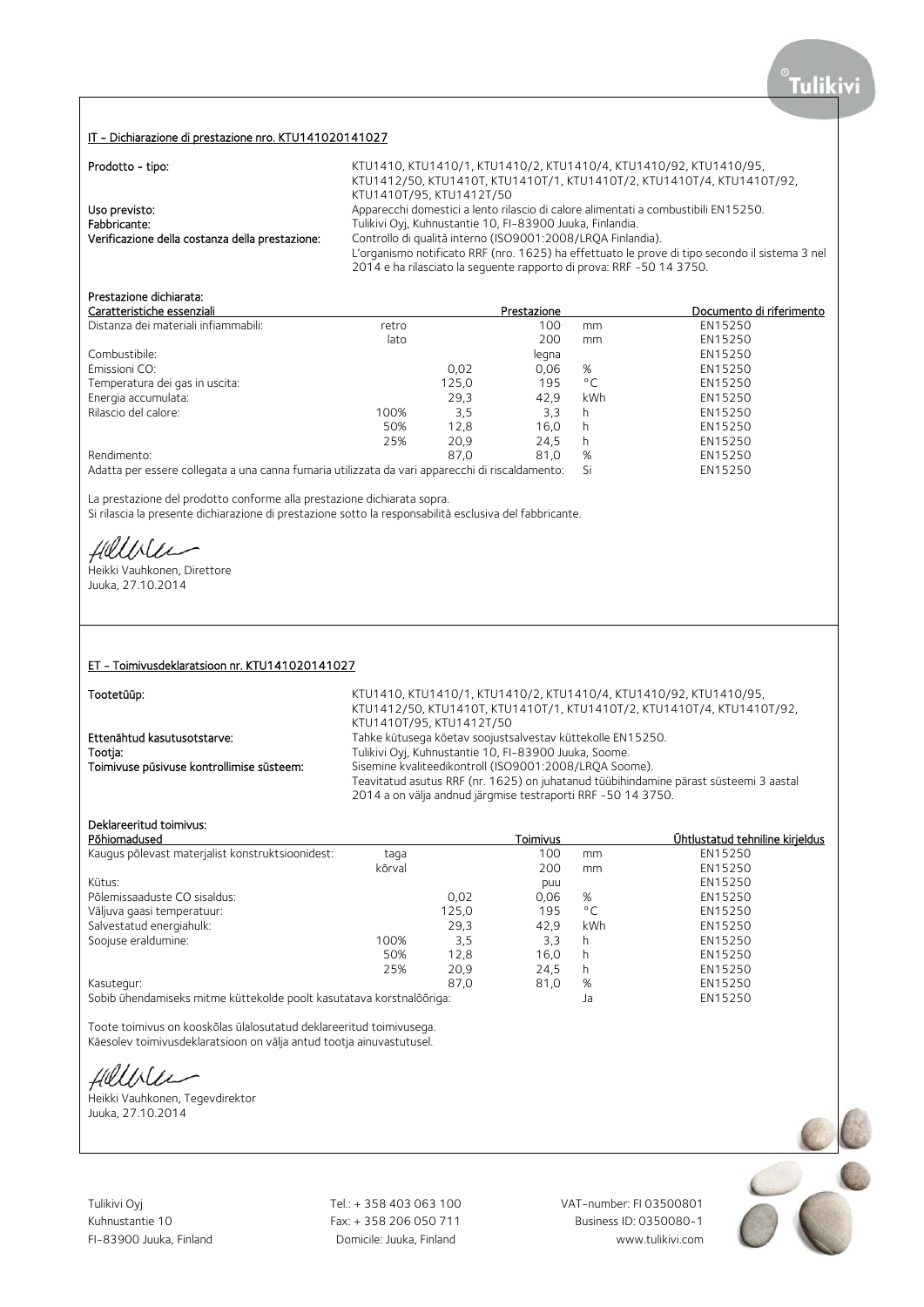# LT - Eksploatacini**ų** savybi**ų** deklaracij**ą** nr. KTU141020141027

| Produkto tipas:                                   | KTU1410, KTU1410/1, KTU1410/2, KTU1410/4, KTU1410/92, KTU1410/95,                              |
|---------------------------------------------------|------------------------------------------------------------------------------------------------|
|                                                   | KTU1412/50, KTU1410T, KTU1410T/1, KTU1410T/2, KTU1410T/4, KTU1410T/92,                         |
|                                                   | KTU1410T/95, KTU1412T/50                                                                       |
| Paskirtis:                                        | Lėtai šilumą išskiriantys kietuoju kuru kūrenami buitiniai šildytuvai EN15250.                 |
| Gamintojas:                                       | Tulikivi Oyj, Kuhnustantie 10, FI-83900 Juuka, Suomija.                                        |
| Nuolatinis eksploataciniu savybiu sertifikavimas: | Vidaus kokybės kontrolės (ISO9001:2008/LROA Suomija).                                          |
|                                                   | Notifikuotoji sertifikavimo įstaiga RRF (nr. 1625) atliko testą pagal sistemą 3 metais 2014 ir |
|                                                   | išdavė sertifikatą RRF -50 14 3750.                                                            |

# Deklaruojamos eksploatacin**ė**s savyb**ė**s:

| Svarbiausios charakteristikos                         |                      |       | Eksploatacinės savybės |              | Darnioji techninė specifikacija |
|-------------------------------------------------------|----------------------|-------|------------------------|--------------|---------------------------------|
| Atstumas iki degiųjų medžiagų:                        | nuo galinės sienelės |       | 100                    | mm           | EN15250                         |
|                                                       | iš šono              |       | 200                    | mm           | EN15250                         |
| Kuro rūšis:                                           |                      |       | malkos                 |              | EN15250                         |
| Emisija CO:                                           |                      | 0.02  | 0.06                   | %            | EN15250                         |
| Išmetamų dujų į dūmtraukį temperatūra:                |                      | 125,0 | 195                    | $^{\circ}$ C | EN15250                         |
| Kaupiamoji energija:                                  |                      | 29,3  | 42.9                   | kWh          | EN15250                         |
| Šildymo galingumas:                                   | 100 %                | 3,5   | 3,3                    | h            | EN15250                         |
|                                                       | 50 %                 | 12,8  | 16,0                   | h            | EN15250                         |
|                                                       | 25 %                 | 20.9  | 24.5                   | h            | EN15250                         |
| Naudingumo koeficientas:                              |                      | 87,0  | 81,0                   | %            | EN15250                         |
| Keletos krosnių pajungimas į vieną dūmtraukį–galimas: |                      |       |                        | Taip         | EN15250                         |

Produkto eksploatacinės savybės atitinka deklaruotas eksploatacines savybes. Ši eksploatacinių savybių deklaracija išduota tik nurodyto gamintojo atsakomybe.

fillbile

Heikki Vauhkonen, Generalinis Direktorius Juuka, 27.10.2014

#### LV – Veiktsp**ē**jas deklar**ā**cija nr. KTU141020141027

| Produkta veids:                | KTU1410, KTU1410/1, KTU1410/2, KTU1410/4, KTU1410/92, KTU1410/95,                             |
|--------------------------------|-----------------------------------------------------------------------------------------------|
|                                | KTU1412/50, KTU1410T, KTU1410T/1, KTU1410T/2, KTU1410T/4, KTU1410T/92,                        |
|                                | KTU1410T/95, KTU1412T/50                                                                      |
| Lietošanas veids:              | Cietā kurināmā sildiekārtas ar lēnu siltumatdevi EN15250.                                     |
| Ražotājs:                      | Tulikivi Oyj, Kuhnustantie 10, FI-83900 Juuka, Somija.                                        |
| Veiktspējas snieguma pārbaude: | Iekšēja kvalitātes pārbaude (ISO9001:2008/LRQA Somija).                                       |
|                                | Paziņotā (notificētā) institūcija RRF (nr. 1625) veica produkta tipa noteikšanu balstoties uz |
|                                | produkta 3. sistēmas tipa testiem 2014 gadā un tika izdots testēšanas pārskats RRF -50 14     |
|                                | 3750.                                                                                         |

## Tehniskie r**ā**d**ī**t**ā**ji:

| Galvenie veiktspējas rādītāji                            |               |       | Veiktspēja     |              | Kopējā tehniskā specifkācija |
|----------------------------------------------------------|---------------|-------|----------------|--------------|------------------------------|
| Attālums līdz degošiem materiāliem:                      | no aizmugures |       | 100            | mm           | EN15250                      |
|                                                          | no sāniem     |       | 200            | mm           | EN15250                      |
| Kurināmā veidi:                                          |               |       | malkas pagales |              | EN15250                      |
| CO emisija:                                              |               | 0,02  | 0,06           | %            | EN15250                      |
| Izplūdes gāzu temperatūra:                               |               | 125,0 | 195            | $^{\circ}$ C | EN15250                      |
| Energoietilpība:                                         |               | 29.3  | 42.9           | kWh          | EN15250                      |
| Siltuma jauda:                                           | 100 %         | 3,5   | 3,3            | h            | EN15250                      |
|                                                          | 50%           | 12,8  | 16,0           | h            | EN15250                      |
|                                                          | 25 %          | 20,9  | 24.5           | h            | EN15250                      |
| Lietderības koeficients:                                 |               | 87,0  | 81,0           | %            | EN15250                      |
| Ir iespēja pievienot vairākus kamīnus pie viena dūmvada: |               |       |                | Jā           | EN15250                      |

Produkta veiktspēja atbilst augstāk minētajiem rādītājiem. Par šīs veiktspējas deklarācijas izsniegšanu pilnībā atbild ražotājs.

Hillble

Heikki Vauhkonen, Ģenerāldirektors Juuka, 27.10.2014

Kuhnustantie 10 Fax: + 358 206 050 711

Tulikivi Oyj Tel.: + 358 403 063 100 VAT-number: FI 03500801 FI-83900 Juuka, Finland Domicile: Juuka, Finland www.tulikivi.com

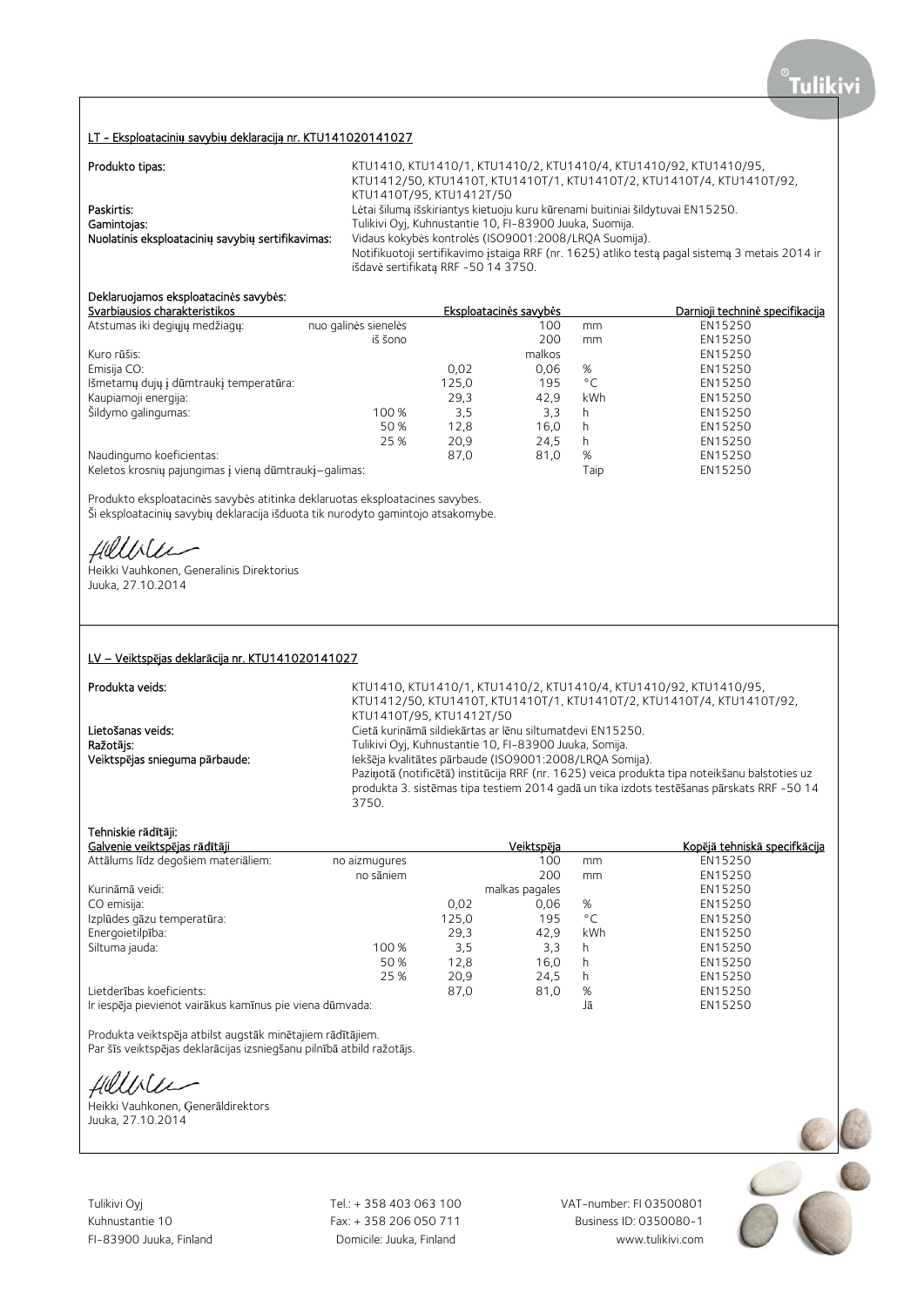#### SI - Izjava o zmogljivosti nr. KTU141020141027

|  | Tip proizvoda: |  |
|--|----------------|--|
|  |                |  |
|  |                |  |

| TIP PROIZVOUJ.                                    | <u>NIUT4TU, NIUT4TU/T, NIUT4TU/Z, NIUT4TU/4, NIUT4TU/92, NIUT4TU/93,</u>                  |
|---------------------------------------------------|-------------------------------------------------------------------------------------------|
|                                                   | KTU1412/50, KTU1410T, KTU1410T/1, KTU1410T/2, KTU1410T/4, KTU1410T/92,                    |
|                                                   | KTU1410T/95, KTU1412T/50                                                                  |
| Predvidena uporaba:                               | Naprave na trdna goriva, ki počasi oddajajo toploto EN15250.                              |
| Proizvajalec:                                     | Tulikivi Oyj, Kuhnustantie 10, FI-83900 Juuka, Finska.                                    |
| Potrdilo o nespremenljivosti lastnosti proizvoda: | Notranji nadzor kakovosti (ISO9001:2008/LRQA Finska).                                     |
|                                                   | Pooblaščen laboratorij RRF (nr. 1625) je na podlagi preizkušanja tipa po sistemu 3 v letu |
|                                                   | 2014 izvedel in izdal potrdilo o preizkusu RRF -50 14 3750.                               |
|                                                   |                                                                                           |

Tip provided the project of the project of the project of the project of the project of the project of the project of the project of the project of the project of the project of the project of the project of the project of

## Izjava u**č**inkovitosti

| Bistvene značilnosti                           |            |       | Učinkovitost |              | Usklajena tehnična specifikacija |
|------------------------------------------------|------------|-------|--------------|--------------|----------------------------------|
| Odmik od vnetljivih materialov:                | zadaj      |       | 100          | mm           | EN15250                          |
|                                                | ob straneh |       | 200          | mm           | EN15250                          |
| Vrsta goriva:                                  |            |       | les          |              | EN15250                          |
| Emisija CO:                                    |            | 0.02  | 0,06         | %            | EN15250                          |
| Temperatura plinov:                            |            | 125,0 | 195          | $^{\circ}$ C | EN15250                          |
| Akumulirana toplota:                           |            | 29,3  | 42.9         | kWh          | EN15250                          |
| Oddana toplotna moč:                           | 100 %      | 3,5   | 3,3          | h            | EN15250                          |
|                                                | 50 %       | 12,8  | 16,0         | h            | EN15250                          |
|                                                | 25 %       | 20,9  | 24,5         | h            | EN15250                          |
| Izkoristek:                                    |            | 87,0  | 81,0         | %            | EN15250                          |
| Možen priklop več kaminov na skupno dimno cev: |            |       |              | Da           | EN15250                          |
|                                                |            |       |              |              |                                  |

Delovanje izdelka je v skladu z zgoraj navedenimi lastnostmi. Izjava o zmogljivosti je izdana na odgovornost proizvajalca.

Hillbler

Heikki Vauhkonen, Managing Director Juuka, 27.10.2014

|  | SK - Deklarácia výkonu nr. KTU141020141027 |
|--|--------------------------------------------|
|  |                                            |

Typ produktu: KTU1410, KTU1410/1, KTU1410/2, KTU1410/4, KTU1410/92, KTU1410/95, KTU1412/50, KTU1410T, KTU1410T/1, KTU1410T/2, KTU1410T/4, KTU1410T/92, KTU1410T/95, KTU1412T/50 **Použitie:** Spotrebiče pomaly uvoľňujúce teplo spaľujúce tuhé palivo EN15250.<br>Výrobca: Spotrebiče pro Tulikivi Oyj, Kuhnustantie 10, Fl-83900 Juuka, Fínsko. Výrobca: Tulikivi Oyj, Kuhnustantie 10, FI-83900 Juuka, Fínsko. Interná kontrola kvality (ISO9001:2008/LROA Fínsko). Notifikované laboratórium RRF (nr. 1625) vykonalo určenie typu výrobku na základe skúšky typu podľa systému 3 v roku 2014 a vydalo skúšobnú správu RRF -50 14 3750.

# Deklarované vlastnosti:

| Základné vlastnosti                                          |        |       | Výkon |              | Harmonizovaná technická špecifikácia |
|--------------------------------------------------------------|--------|-------|-------|--------------|--------------------------------------|
| Vzdialenosť od horľavých povrchov:                           | vzadu  |       | 100   | mm           | EN15250                              |
|                                                              | z boku |       | 200   | mm           | EN15250                              |
| Typy paliva:                                                 |        |       | drevo |              | EN15250                              |
| CO emisie:                                                   |        | 0,02  | 0.06  | %            | EN15250                              |
| Teplota spalín na výstupe:                                   |        | 125,0 | 195   | $^{\circ}$ C | EN15250                              |
| Akumulovaná energia:                                         |        | 29,3  | 42.9  | <b>kWh</b>   | EN15250                              |
| Dĺžka tepelného výkonu:                                      | 100 %  | 3,5   | 3.3   | h            | EN15250                              |
|                                                              | 50%    | 12,8  | 16.0  | h            | EN15250                              |
|                                                              | 25 %   | 20,9  | 24.5  | h            | EN15250                              |
| Účinnosť:                                                    |        | 87,0  | 81,0  | %            | EN15250                              |
| Možnosť pripojenia viacerých spotrebičov na komínové teleso: |        |       |       | Ano          | EN15250                              |

Vlastnosti produktu sú v súlade s vyššie uvedenými vlastnosťami. Toto vyhlásenie o vlastnostiach je vydané s výhradnou zodpovednosťou výrobcu.

Hillble

Heikki Vauhkonen, Generálny Riaditeľ Juuka, 27.10.2014

Tulikivi Oyj **Tel.: + 358 403 063 100** VAT-number: FI 03500801